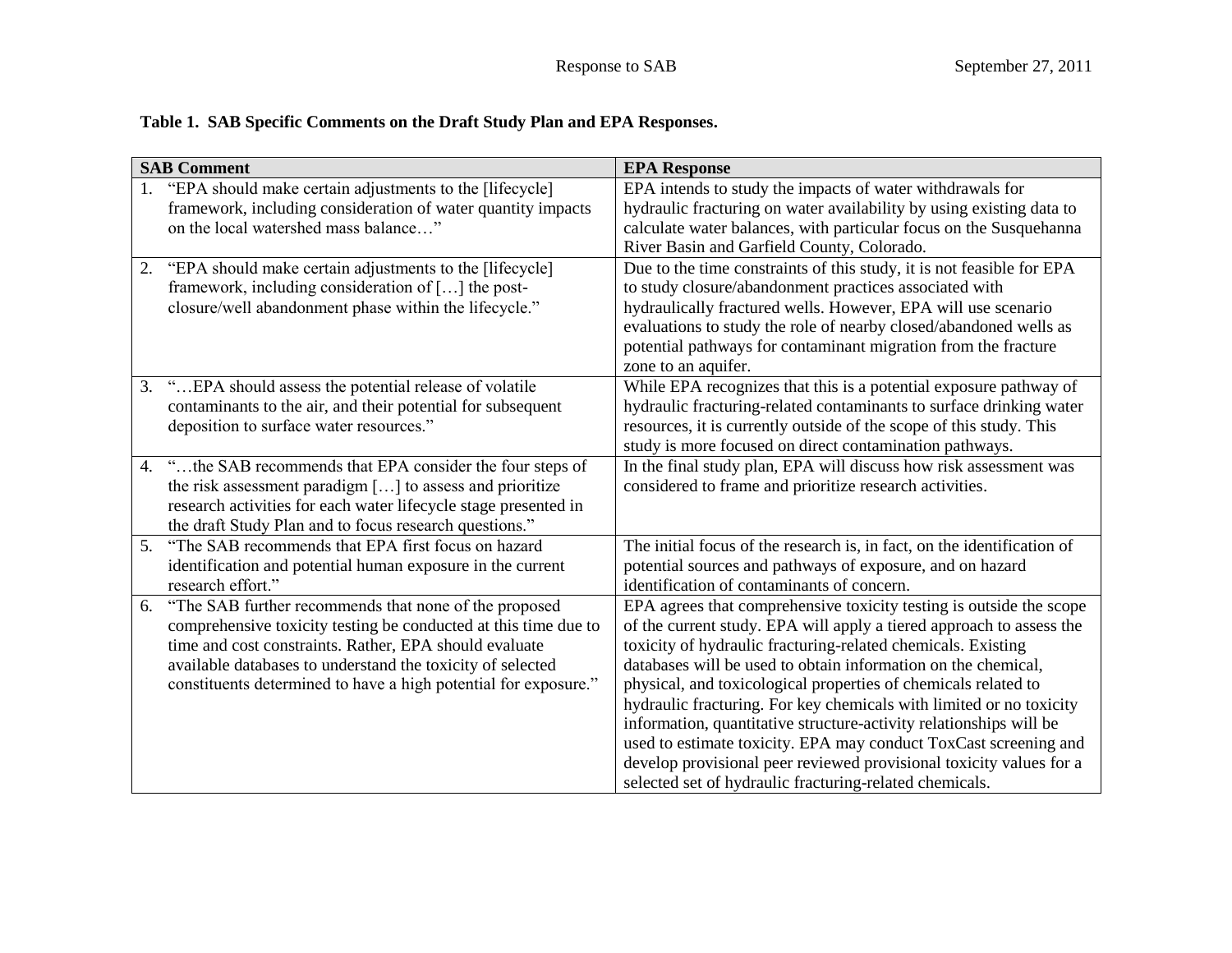| 7. | "The SAB does not agree that developing analytical methods         | EPA will not develop analytical methods for all chemicals             |
|----|--------------------------------------------------------------------|-----------------------------------------------------------------------|
|    | for detecting chemicals associated with HF is an appropriate       | associated with hydraulic fracturing. Research will focus on using    |
|    | goal for this study."                                              | or modifying existing analytical methods for chemicals of concern.    |
|    |                                                                    | New analytical methods will be developed only as needed.              |
| 8. | "EPA should assess the capacity of microseismic data to            | EPA is not planning to assess microseismic data, but rather will      |
|    | provide detailed information about the extent of fracturing and    | focus efforts on other research questions. The use of microseismic    |
|    | to assist in the hydraulic fracturing modeling."                   | data to determine fracture locations and characteristics is an active |
|    |                                                                    | area of research by others (e.g., DOE).                               |
| 9. | "Potential impacts to drinking water resources that may be the     | EPA will be clear about the causes of any impacts to drinking water   |
|    | result of particular management practices should be identified     | resources, including the extent to which specific management          |
|    | as being linked to those management practices."                    | practices resulted in a reported impact.                              |
|    | 10. "The SAB recommends that EPA take a long view, and             | EPA agrees. Although the research activities described in the plan    |
|    | consider what kind of data will be desired in ten years in order   | will address near-term questions about the potential impacts of       |
|    | to design the data collection protocols for the prospective        | hydraulic fracturing on drinking water resources, consideration is    |
|    | studies."                                                          | being given to the kinds of data that will be helpful in the design   |
|    |                                                                    | and interpretation of future prospective studies.                     |
|    | 11. "SAB notes that the selected case study locations must be      | EPA agrees. The retrospective case study locations were identified,   |
|    | chosen based on reasonable, mechanistically possible               | prioritized, and selected based on a rigorous set of criteria. These  |
|    | contamination scenarios, incorporating uncertainty."               | locations represent a wide range of conditions and impacts that may   |
|    |                                                                    | result from hydraulic fracturing activities. EPA will appropriately   |
|    |                                                                    | discuss uncertainty associated with the results of all research       |
|    |                                                                    | identified in the draft study plan.                                   |
|    | 12. "The SAB recommends that EPA explicitly identify or estimate   | All research results will explicitly identify or estimate the         |
|    | the uncertainty or confidence in all research conclusions, and in  | uncertainty or confidence in the conclusions reached, including       |
|    | the assessment of cause and effect associated with potential HF    | assessments of cause and effect associated with impacts to drinking   |
|    | impacts to drinking water supplies."                               | water resources from hydraulic fracturing activities.                 |
|    | 13. "EPA should specify whether the research focus is strictly on  | Based on stakeholder input and the expected growth in shale gas       |
|    | hydraulic fracturing in shale gas production or will include       | development, this study plan emphasizes hydraulic fracturing in       |
|    | fracturing in conventional natural gas production, coalbed         | shale formations. Portions of the proposed research, however, may     |
|    | methane production, or other types of natural gas and oil          | provide information on hydraulic fracturing in other types of oil and |
|    | extraction activity."                                              | gas reservoirs, and EPA will pursue these research opportunities      |
|    |                                                                    | when possible.                                                        |
|    | 14. "EPA should also collect baseline hydrologic and water quality | EPA is planning to do this at our prospective case studies in DeSoto  |
|    | data in a given case study area before HF activity begins"         | Parish, Louisiana, and Washington County, Pennsylvania.               |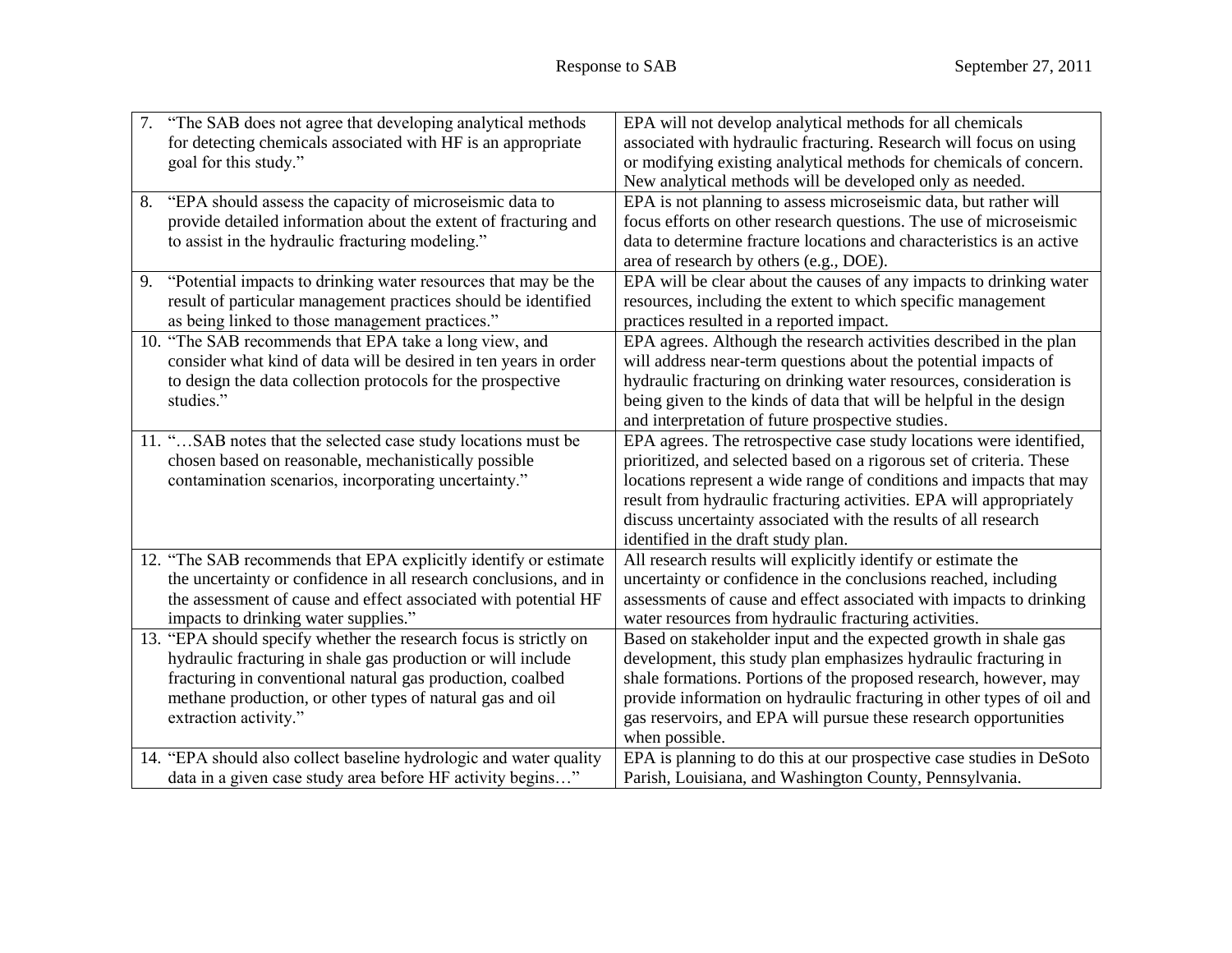| 15. "The Study Plan should address the cumulative consequences   | EPA will assess cumulative impacts of multiple hydraulic fracturing    |
|------------------------------------------------------------------|------------------------------------------------------------------------|
| of carrying out multiple HF operations in a single watershed or  | operations through scenario evaluations                                |
| region."                                                         |                                                                        |
| 16. "EPA should gather currently available information on the    | EPA will be gathering this information from a variety of sources,      |
| composition of post-fracturing produced water from the           | including hydraulic fracturing service companies, oil and gas          |
| hydraulic fracturing process, and proprietary information on all | operators, state reports, and existing literature.                     |
| additives included in any injected water."                       |                                                                        |
| 17. "The SAB recommends that EPA not automatically exclude       | For this study, EPA defines "drinking water resources" to be any       |
| from consideration potential impacts on a water source having    | body of water, ground or surface that could currently, or in the       |
| more than 10,000 mg/L of total dissolved solids if it could      | future, produce an appropriate quantity and flow rate of water to      |
| reasonably be anticipated to be a viable source of water supply  | serve as a source of drinking water for public or private water        |
| in the future."                                                  | supplies. This includes, but is not limited to, Underground Sources    |
|                                                                  | of Drinking Water (USDWs) as defined in the Safe Drinking Water        |
|                                                                  | Act.                                                                   |
| 18. "EPA should include the following constituents in EPA's      | The study will include these constituents as well as analyses of       |
| analysis of impacts of water acquisition and other HF processes  | chemicals that are found in hydraulic fracturing fluid, shale rock, or |
| on water quality: hydrogen sulfide, ammonium, radon, iron,       | flowback/produced waters. Chemicals will be targeted based on          |
| manganese, arsenic, selenium, total organic carbon, and          | site-specific characteristics.                                         |
| bromide, in addition to HF fluid constituents and formation      |                                                                        |
| chemicals"                                                       |                                                                        |
| 19. "SAB does not conclude that case studies alone will provide  | EPA agrees with this assessment and will remove research related       |
| sufficient information regarding effectiveness of mitigation     | to identifying effective mitigation approaches from the final study    |
| approaches in reducing impacts to drinking water resources.      | plan.                                                                  |
| SAB recommends that EPA analyze data from HF service             |                                                                        |
| companies and states in order to provide additional insight."    |                                                                        |
| 20. "EPA should assess the potential of constituents in HF-      | EPA will be conducting research to identify hydraulic fracturing       |
| impacted waters to form disinfection byproducts during           | fluid chemical additives that may form brominated disinfection         |
| drinking water treatment."                                       | byproducts during drinking water treatment.                            |
| 21. "EPA should also include consideration of water quality      | EPA agrees. We will consider water quality impacts to be any           |
| parameters for which Maximum Contaminant Levels (MCLs)           | change in water quality, regardless of whether or not an MCL has       |
| have not been established under the Safe Drinking Water Act,     | been established. MCLs for new water quality parameters will not       |
| in addition to the proposed parameters for which MCLs have       | be developed as part of this study.                                    |
| been established."                                               |                                                                        |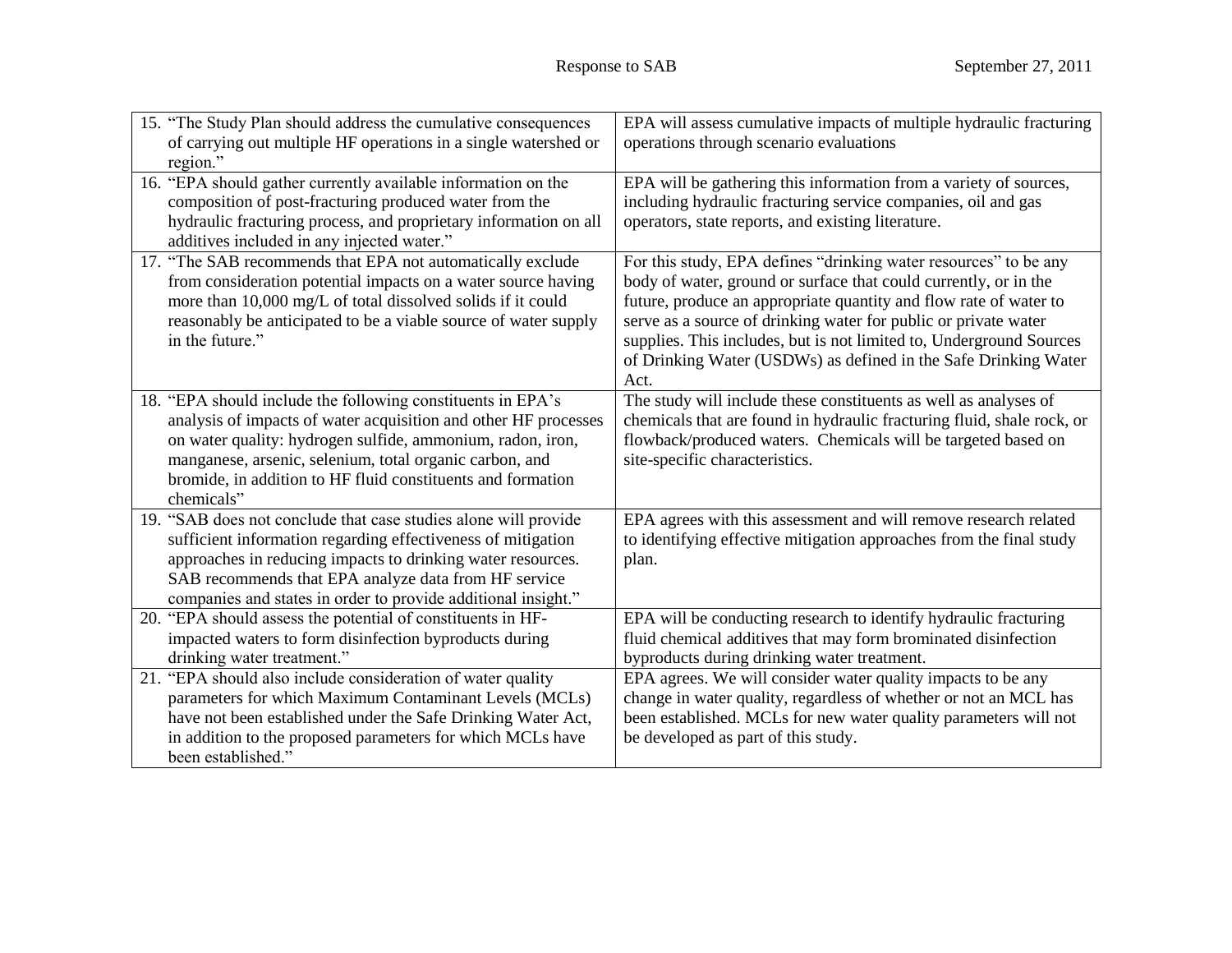| 22. "EPA should focus study of treatment of post-fracturing         | EPA intends to gather existing data on the treatment efficiency and           |
|---------------------------------------------------------------------|-------------------------------------------------------------------------------|
| produced water constituents on literature searches of municipal     | contaminant fate and transport through treatment trains applied to            |
| and industrial wastewater management practices with similar         | hydraulic fracturing wastewaters. In particular, EPA has performed            |
| waters"                                                             | initial literature reviews on pollutants and technologies and                 |
|                                                                     | gathered data from HF wastewater analyses in the Marcellus region.            |
|                                                                     | These key sources of information will allow us to begin prioritizing          |
|                                                                     | target analytes for study and give us realistic ranges of pollutant           |
|                                                                     | concentrations.                                                               |
| 23. "the consensus of the Panel is that well drilling and           | Well drilling practices <i>per se</i> are outside of the scope of this study. |
| cementing practices be researched separately from the               | However, EPA believes that the potential for impacts to drinking              |
| hydraulic fracturing process itself."                               | water resources from hydraulic fracturing is integrally related to            |
|                                                                     | well design and construction, including casing and cementing                  |
|                                                                     | practices.                                                                    |
| 24. "SAB recommends that EPA clearly define flowback and            | EPA will define flowback and produced water as clearly as possible            |
| produced water in the main body of the Study Plan."                 | earlier in the main body of the final study plan.                             |
| 25. "The SAB recommends the collection of water quality data        | EPA will monitor changes in water quality before and after                    |
| before, during, and after injection, and from carefully selected    | hydraulic fracturing at the prospective case study locations in the           |
| locations, including the ongoing studies of quality of surface      | Haynesville and Marcellus Shales. Both locations are in areas with            |
| waters in the regions with significant hydraulic fracturing         | significant hydraulic fracturing activity. EPA will also evaluate any         |
| activity."                                                          | additional, relevant available information from other studies of the          |
|                                                                     | quality of surface water in regions with significant hydraulic                |
|                                                                     | fracturing activity.                                                          |
| 26. "EPA should evaluate QA/QC aspects of the studies that would    | All EPA-funded research projects will be conducted using the                  |
| be assessed or conducted by EPA."                                   | Agency's most stringent quality assurance guidelines. All new or              |
|                                                                     | existing data will be required to meet specific QA criteria for each          |
|                                                                     | project in the study plan.                                                    |
| 27. "The Panel strongly recommends the use of scenario modeling,    | EPA agrees. Scenario modeling will be used in the case studies to             |
| in concert with both retrospective and prospective case studies,    | help identify possible sources of the reported contamination, which           |
| to 'define the boundaries' for activities under this portion of the | will help to define the boundaries for sampling activities at the case        |
| water lifecycle."                                                   | study locations.                                                              |
| 28. "EPA should [] assess the need for any special storage,         | Due to constraints of time and resources, EPA will use laboratory-            |
| handling, management, or disposal controls for solid residuals      | scale studies to focus on determining the fate and transport of               |
| after treatment."                                                   | hydraulic fracturing water contaminants through wastewater                    |
|                                                                     | treatment processes, including partitioning in treatment residuals.           |